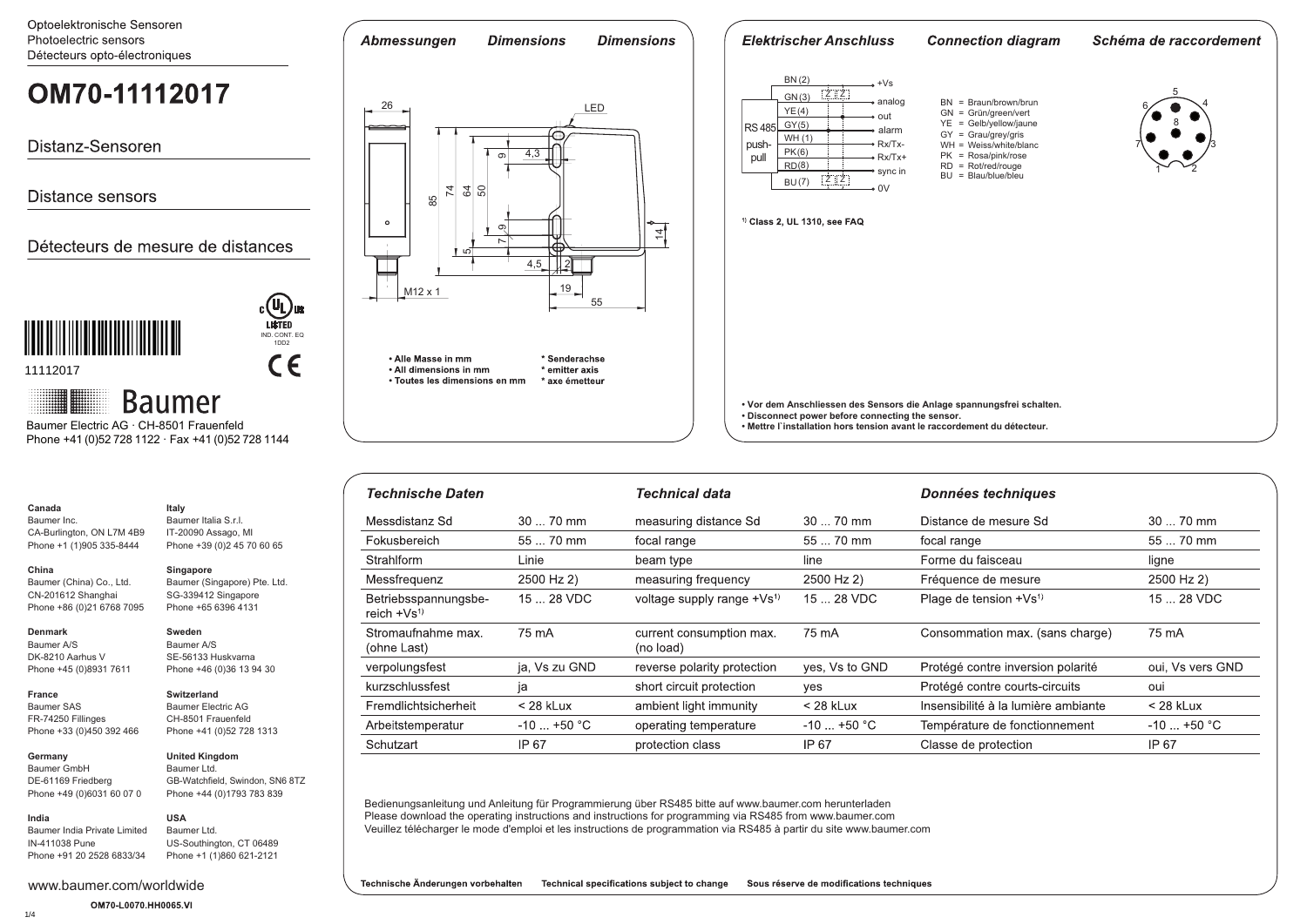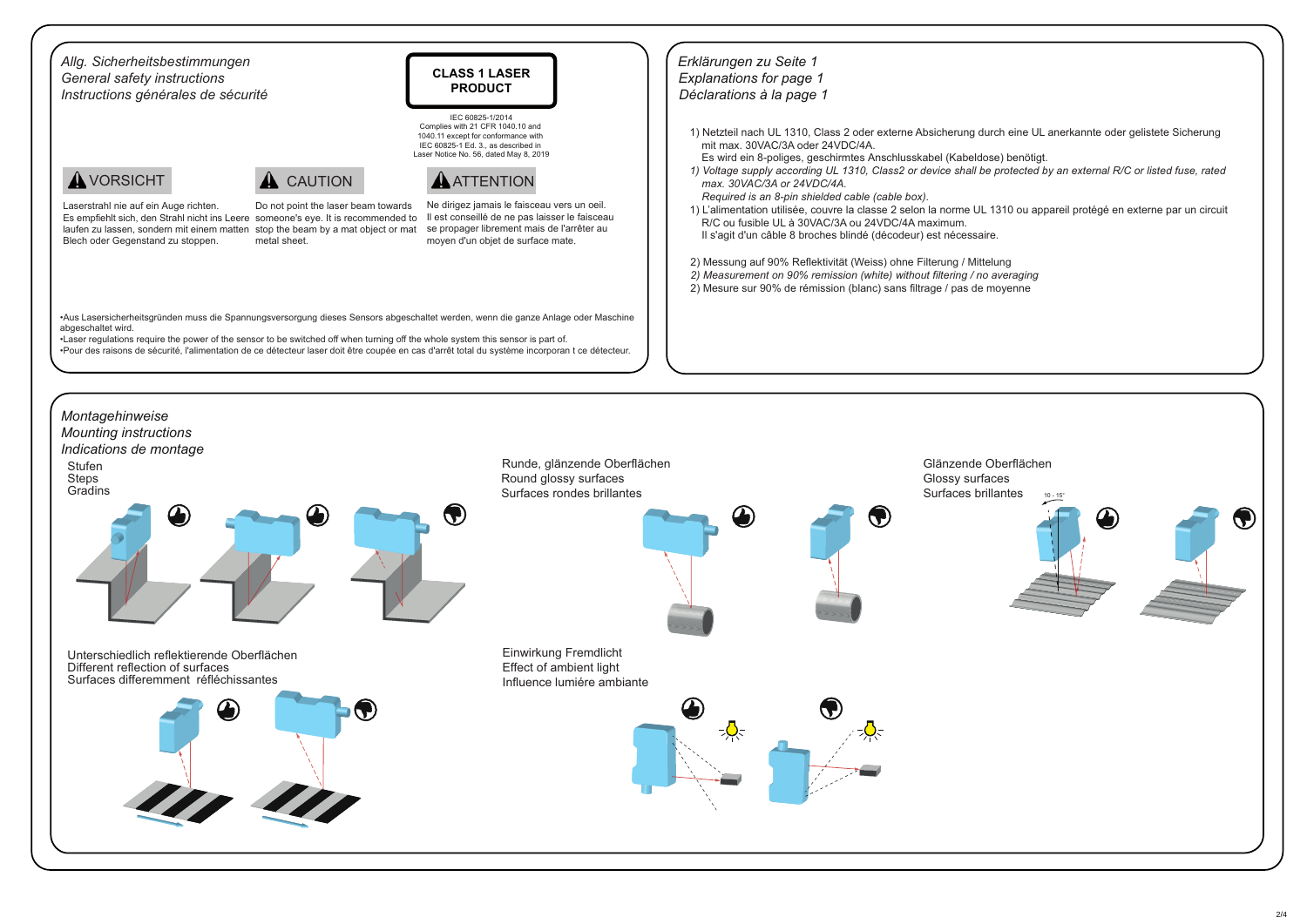| <b>LIVE MONITOR</b> |                       |                          |
|---------------------|-----------------------|--------------------------|
|                     |                       |                          |
| <b>PRECISON</b>     | Standard              |                          |
| $\wedge \nabla$     | High                  |                          |
|                     | <b>Very High</b>      |                          |
|                     | <b>Highest</b>        |                          |
| <b>ANALOG OUT</b>   | <b>SCALE OUT</b>      | <b>DIST NEAR</b>         |
|                     |                       | <b>DIST FAR</b>          |
| $\triangle \nabla$  |                       | <b>SET MAX VALUES</b>    |
|                     | <b>ANALOG OUT</b>     | Current / Voltage        |
|                     | <b>CHARACTERISTIC</b> | Pos. slope / Neg. slope  |
| <b>DIGITAL OUT</b>  | <b>DIGITAL OUT</b>    | Point / Window           |
|                     | <b>SWITCH POINT</b>   | Value in mm              |
|                     | <b>WINDOW P1</b>      | Value in mm              |
| $\wedge$ $\nabla$   | <b>WINDOW P2</b>      | Value in mm              |
|                     | <b>OUTPUT LEVEL</b>   | Active high / Active low |
|                     | <b>HYSTERESIS</b>     | Value in mm              |
| <b>SYSTEM</b>       | <b>TRIGGER MODE</b>   | Continuous/Single shot   |
|                     | RS485 BAUD            | 38400                    |
|                     |                       | 57600                    |
|                     |                       | 115200<br>230400         |
|                     |                       | 460800                   |
|                     |                       | 921600                   |
|                     |                       | 1500000                  |
| $\wedge \nabla$     | RS485 ADDR            | number                   |
|                     | <b>SENSOR INFO</b>    | <b>SENSOR TYPE</b>       |
|                     |                       | <b>SERIAL NUM</b>        |
|                     | <b>LANGUAGE</b>       | English                  |
|                     |                       | Deutsch                  |
|                     |                       | Inglese                  |
|                     | <b>RESET</b>          | Français<br>Factory Set  |
| <b>SETTINGS</b>     | <b>APPLY</b>          | Setting 1                |
|                     |                       | Setting 2                |
|                     |                       | Setting 3                |
|                     | <b>STORE</b>          | Setting 1                |
|                     |                       | Setting 2                |
|                     |                       | Setting 3                |
|                     | <b>SHOW ACTIVE</b>    | Values                   |
|                     | <b>SHOW SETTING 1</b> | Values                   |
|                     | <b>SHOW SETTING 2</b> | Values                   |
|                     | <b>SHOW SETTING 3</b> | Values                   |

3/4